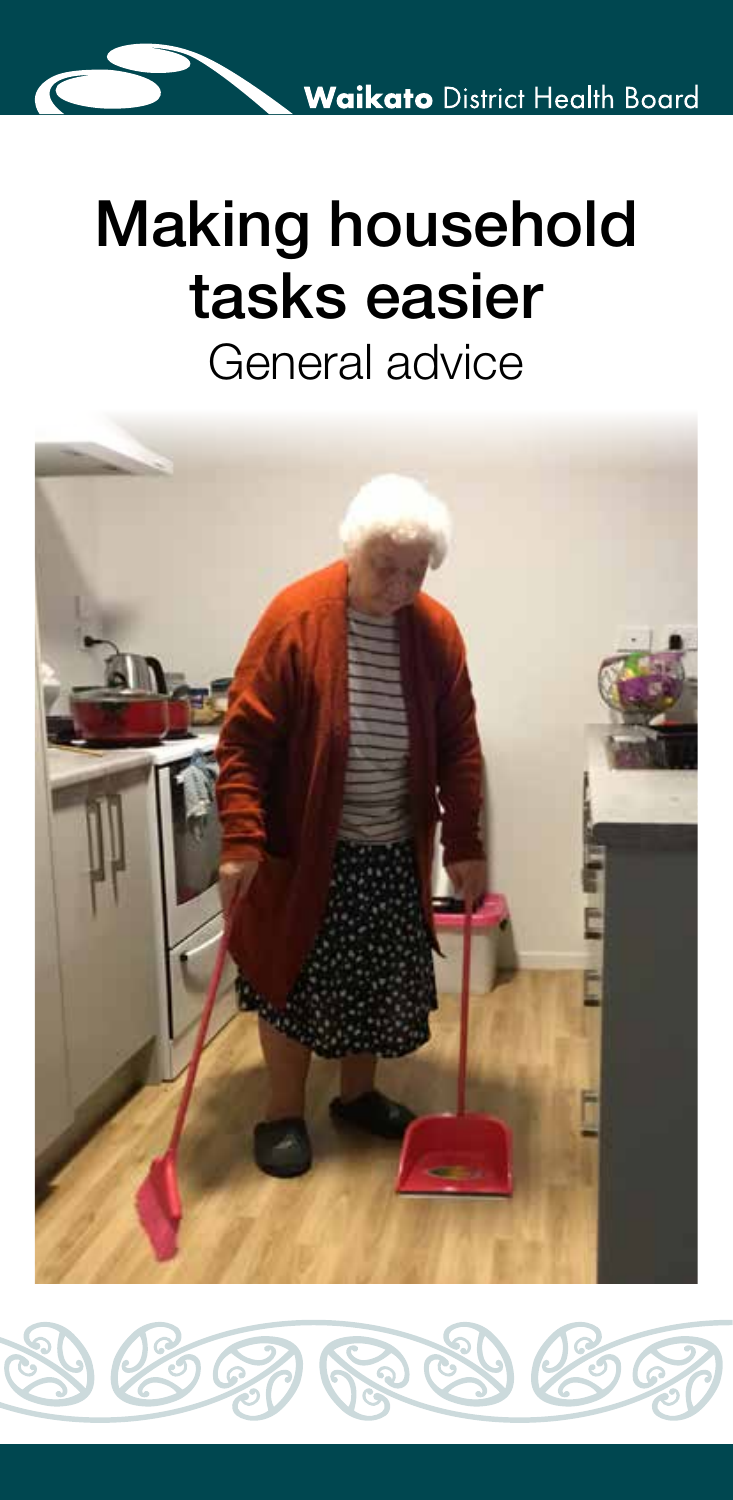# **Contents** The four P's of energy conservation **<sup>3</sup>** Dusting **5** Vacuuming/sweeping/ mopping floors **<sup>6</sup>** Making beds **8** Cleaning the bath/shower/ bicaning the bath shower.<br>toilet Clothes washing/drying **10**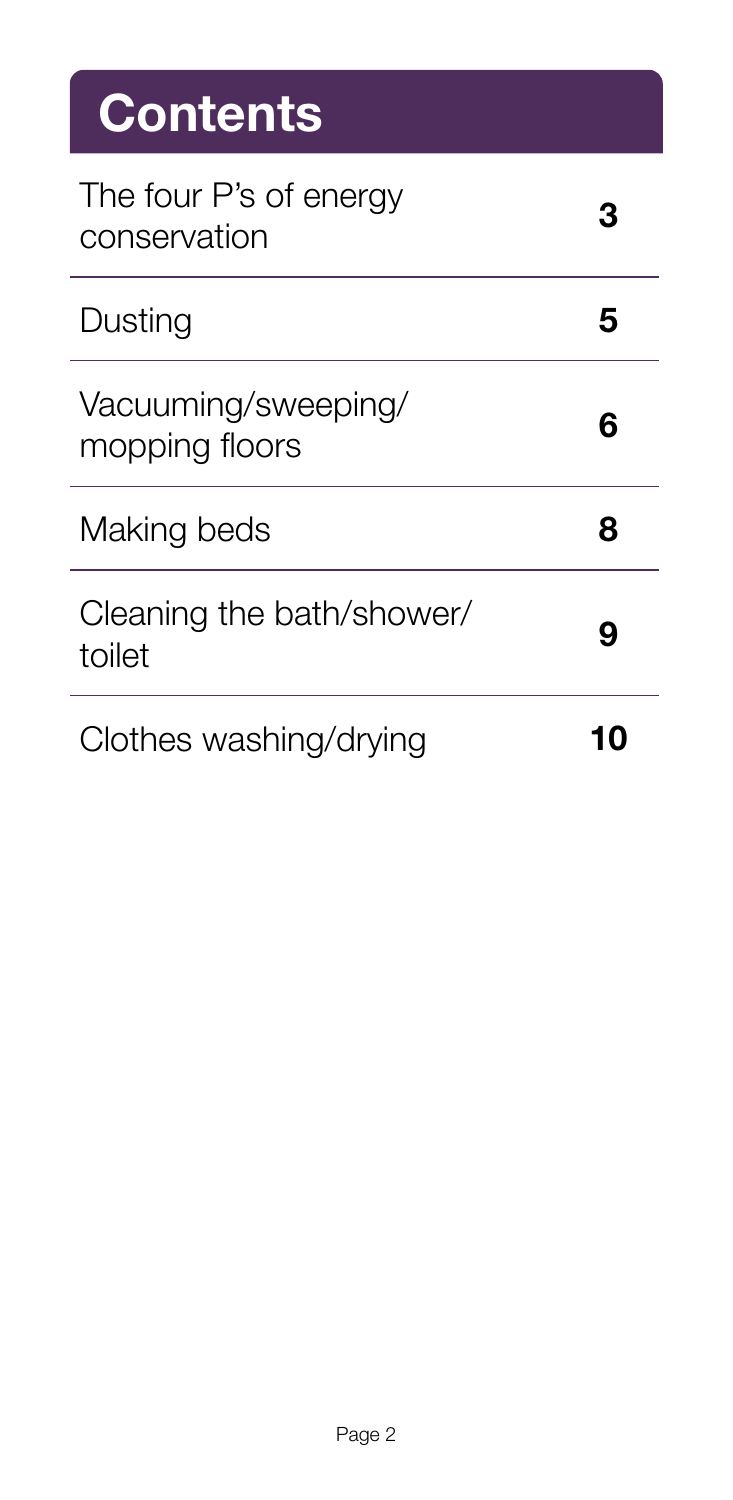There is growing evidence that small increases in physical activity can help in preventing and managing certain chronic diseases and conditions1 . Housework is considered a moderate intensity aerobic activity and undertaking household management tasks can help you to remain independent for longer by promoting strength and balance, and reduce the risk of falling. Household management tasks can be spread across the week to make them easier to manage. This is called energy conservation.

## **The four P's of energy conservation**

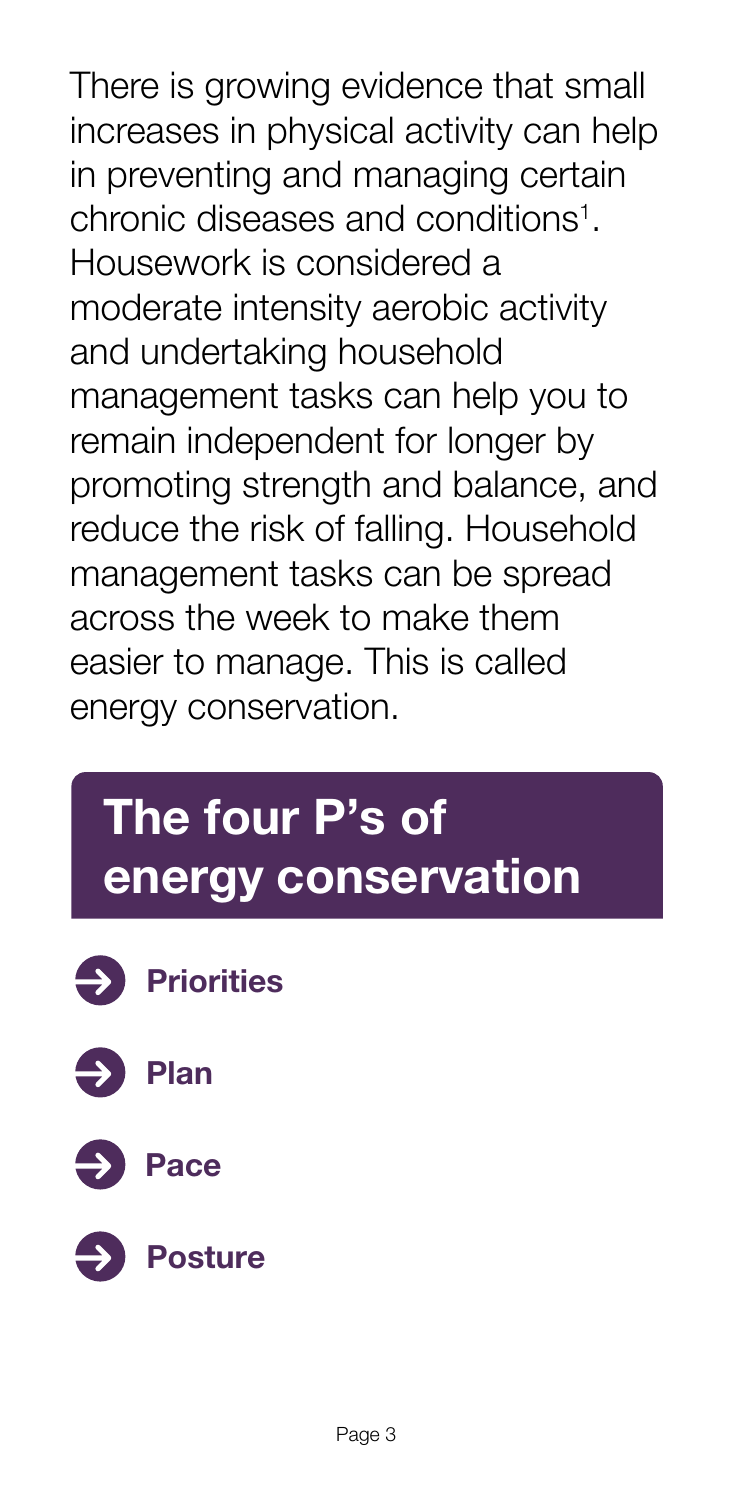### **1 Priorities**

Sort out the most and least important tasks by asking what is important to me? Is this task necessary? Do I have to do this? Don't forget about social activities and if tasks are not important to you, don't do them or get someone else to do them (friend or family member).

### **2 Planning**

Maintain a schedule: think about the best time to complete tasks, when do you have most energy, plan frequent rest breaks. Think about safety, correct lighting, and no loose rugs. Look after yourself and remember to ask for help from family/friends if needed. Rest before you get tired and get a good night's sleep.

#### **3 Pacing**

Take your time, don't rush. Spread activities throughout the day and have frequent short breaks. Mix periods of high activity with low activity and follow a difficult task with a less difficult task.

#### **4 Posture**

Poor posture (slouching) uses more energy, whereas good posture allows for better breathing and more comfort. Use an armchair with back support and stand upright when walking. Stand close to objects, slide objects where possible, use leg muscles instead of back muscles.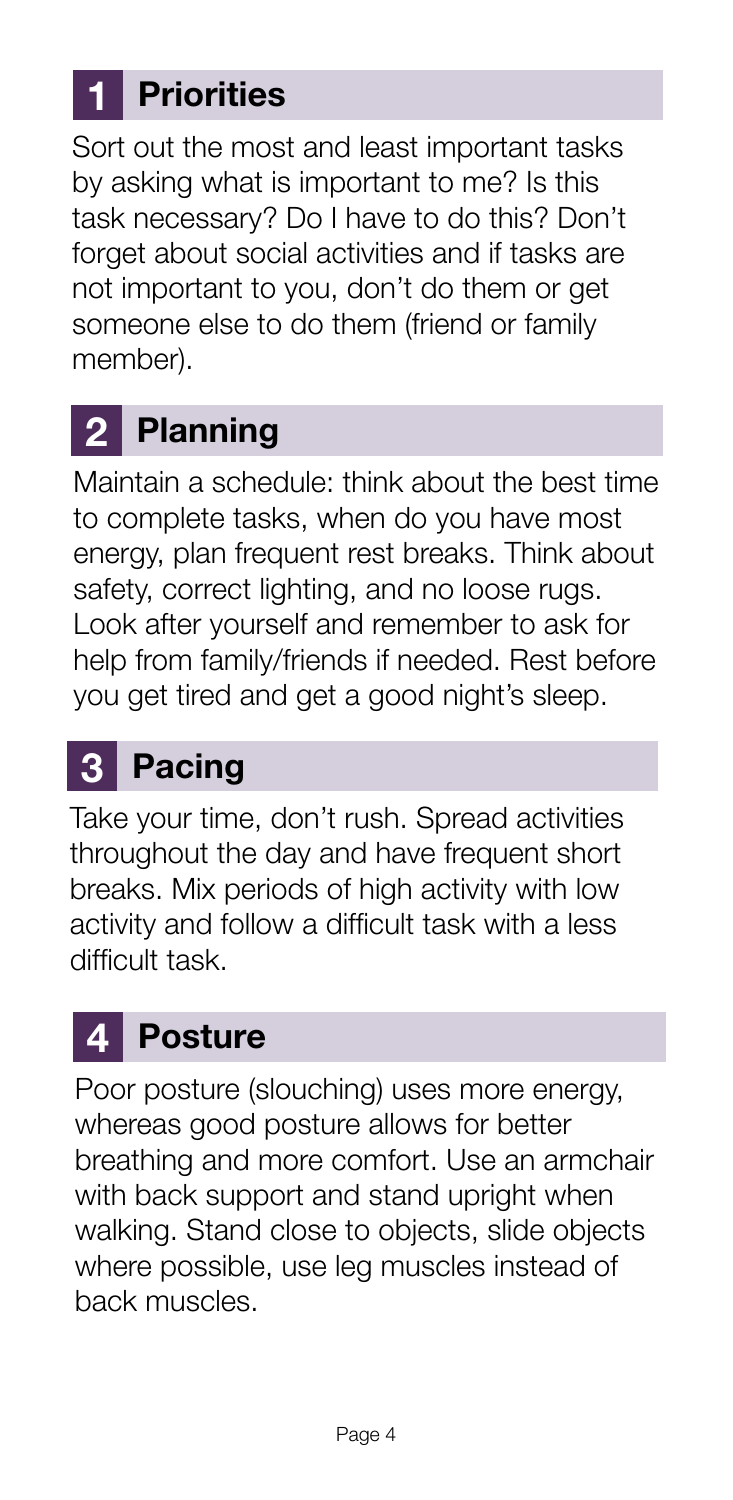## **Dusting**

- Use a long-handled duster for high and low areas
- Static and microfiber dusters/cloths pick up more dust and reduce the need to wring out a cloth
- Dust only areas that can be easily reached
- Keep both feet on floor at all times
- Do not bend over for more than 30 seconds at one time
- After bending over, reverse the process using back extensions (standing up and bending gently backward)
- Use a folded towel or kneepads when kneeling
- When rising from kneeling ensure there is something stable to use as support
- It is preferable to kneel when dusting low rather than bending or squatting or use a low stool that is stable and sturdy
- Do not stand on furniture or ladders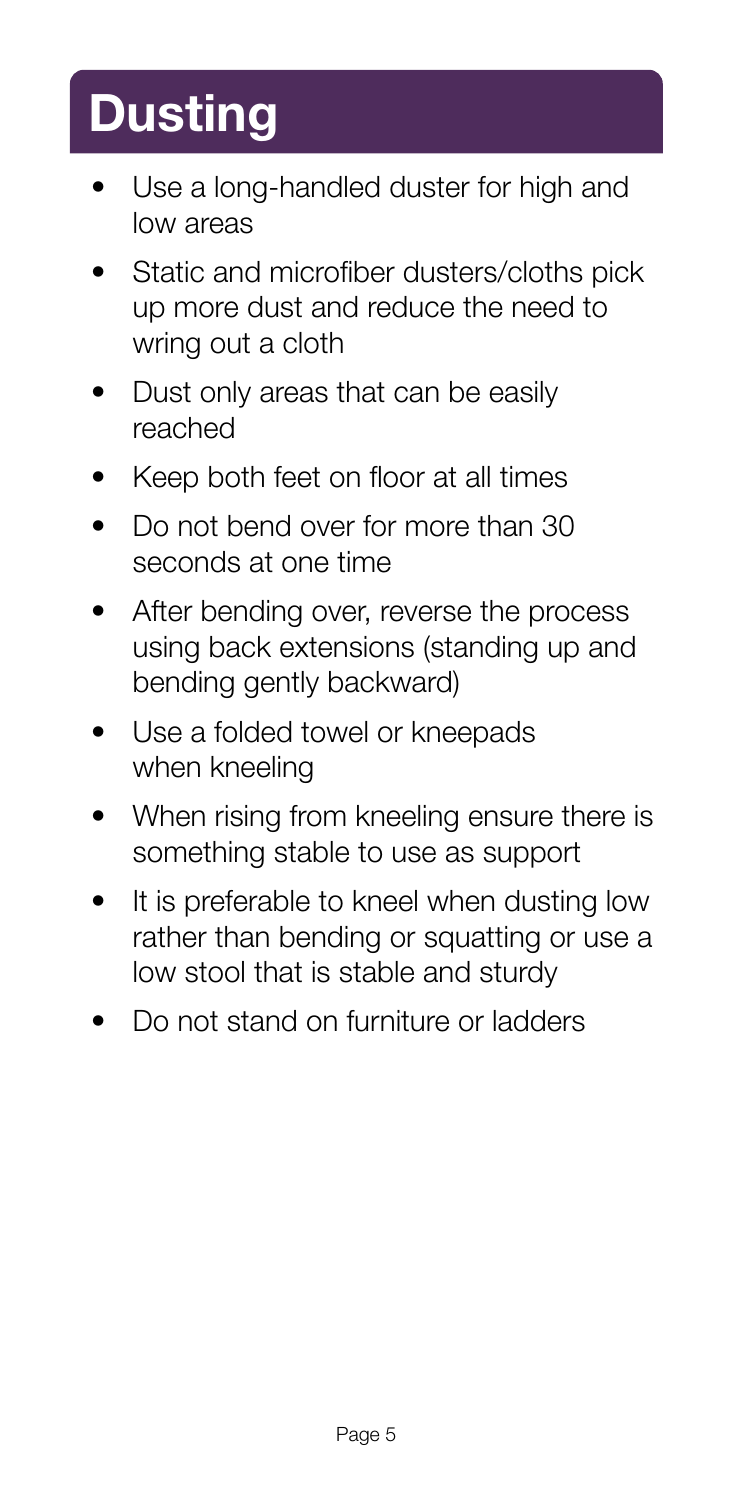# **Vacuuming/sweeping/ mopping floors**

- Think about where and how you store your equipment to minimise bending, lifting and carrying
- Only clean areas of the house that need it
- Clean one room only per day to conserve your energy
- Plan to work for less than 30 minutes at one time, at a steady rate (avoid rushing)
- Avoid doing all vacuuming/sweeping/ or mopping on the same day
- Adjust the pipe length of the vacuum so you can remain upright
- Keep your hands high on the pipe
- Wrap the hose around your back and keep your hands close to your hips so that you are pulling the vacuum cleaner with all your body

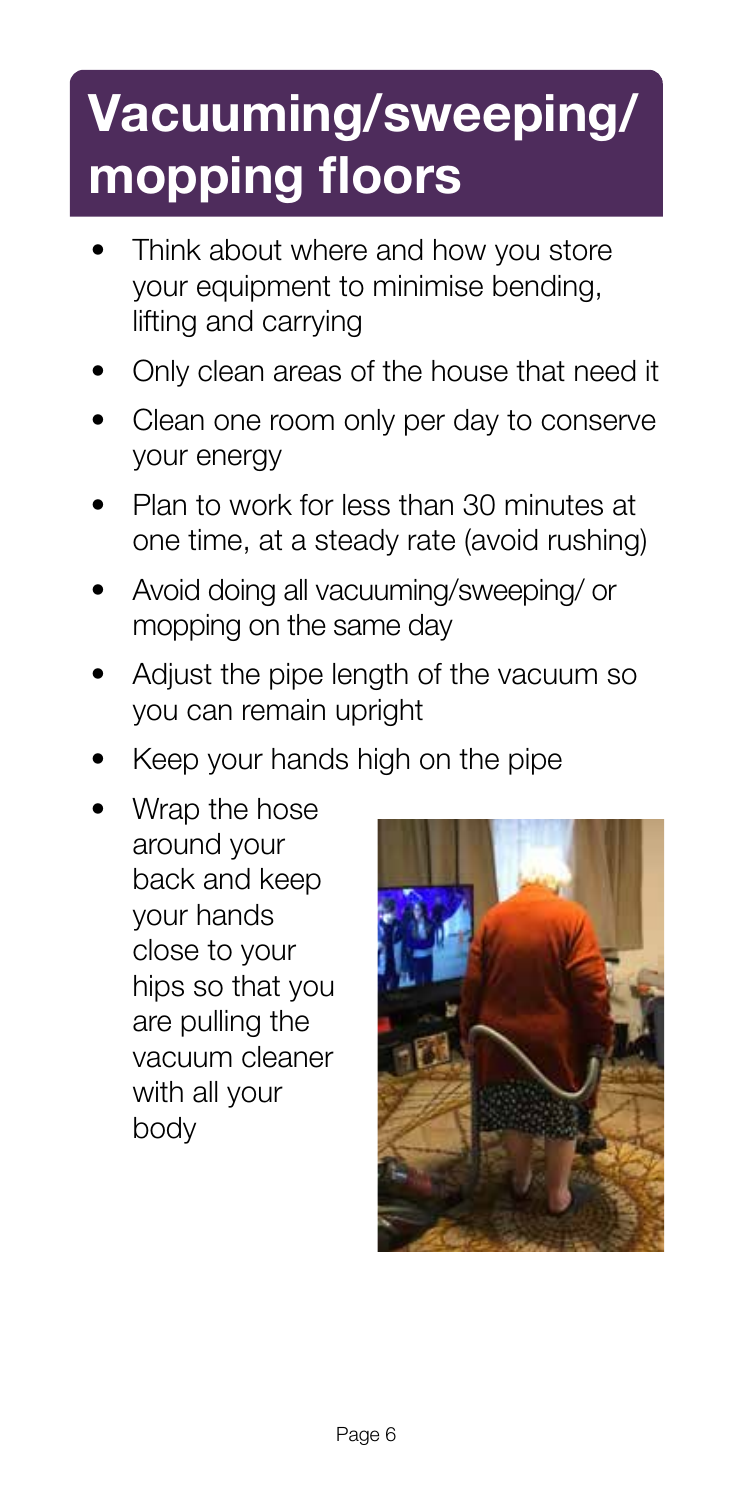- Put your legs in a forward lunge position (picture below) in the direction of vacuuming and maintain the natural curve of the spine ('S shape')
- Walk back and forward with the hose rather than just pushing the hose while standing in the one position
- Consider purchasing lightweight appliances such as stick vacuum cleaners or consider a robotic vacuum
- Avoid excessive bending and standing with your feet together
- Consider static or micro-fibre mops: both are lighter and easier to use and can eliminate need to use a bucket
- A long-handled pan and broom will reduce the need to bend

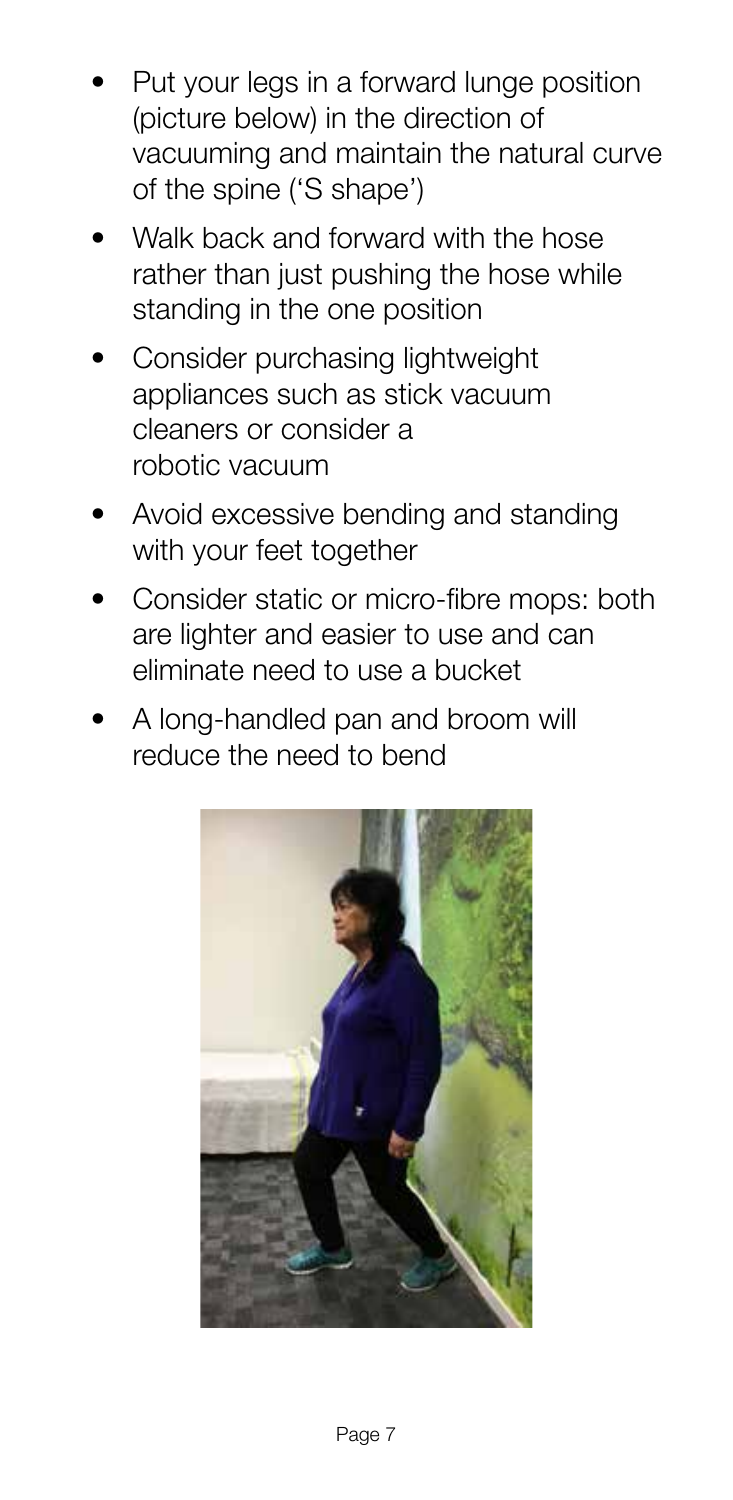## **Making beds**

- It is easier to move a bed on castors to a convenient position (use castors that can be locked)
- Use your knee to move a bed on castors out from the wall
- If the bed is not on castors, then move it out from the wall permanently
- Very low beds could be raised to allow ease of changing linen
- Position chairs at the end of the bed so blankets can be stripped off the bed by rolling onto the chair to reduce bending

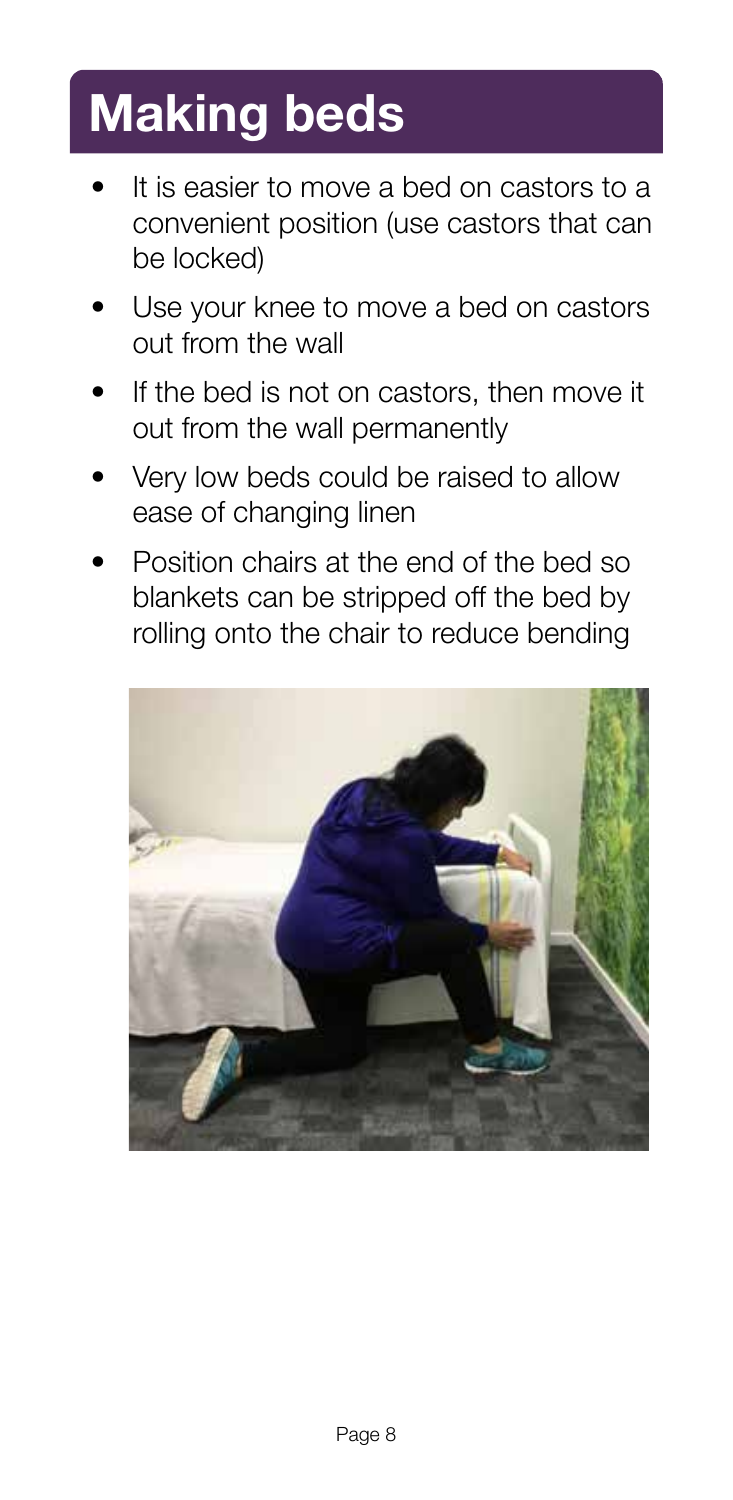- Do not lift the mattress. It is better to kneel next to the bed and slide your forearm under the mattress to tuck in the sheet. If you are unable to kneel consider using flat sheets and not tucking them in
- Make one side of the bed at a time to avoid unnecessary steps around the bed
- Only tuck in sheets and blankets at the end of the bed, consider fitted sheets and lightweight duvets
- If tucking in sides, the preferred method is to kneel, tuck, stand, move to next section of mattress, kneel, tuck, and stand until completed
- Use the bed as a support when rising from kneeling

## **Cleaning bath/ shower/toilet**

- Spray on cleaners need only a gentle wipe and do not create the extra resistance that cream cleansers can
- Spray the bath and tiles with a non-scrub cleaner after each use to reduce the amount of scum which builds up
- Avoid awkward postures when cleaning, use long handled products if available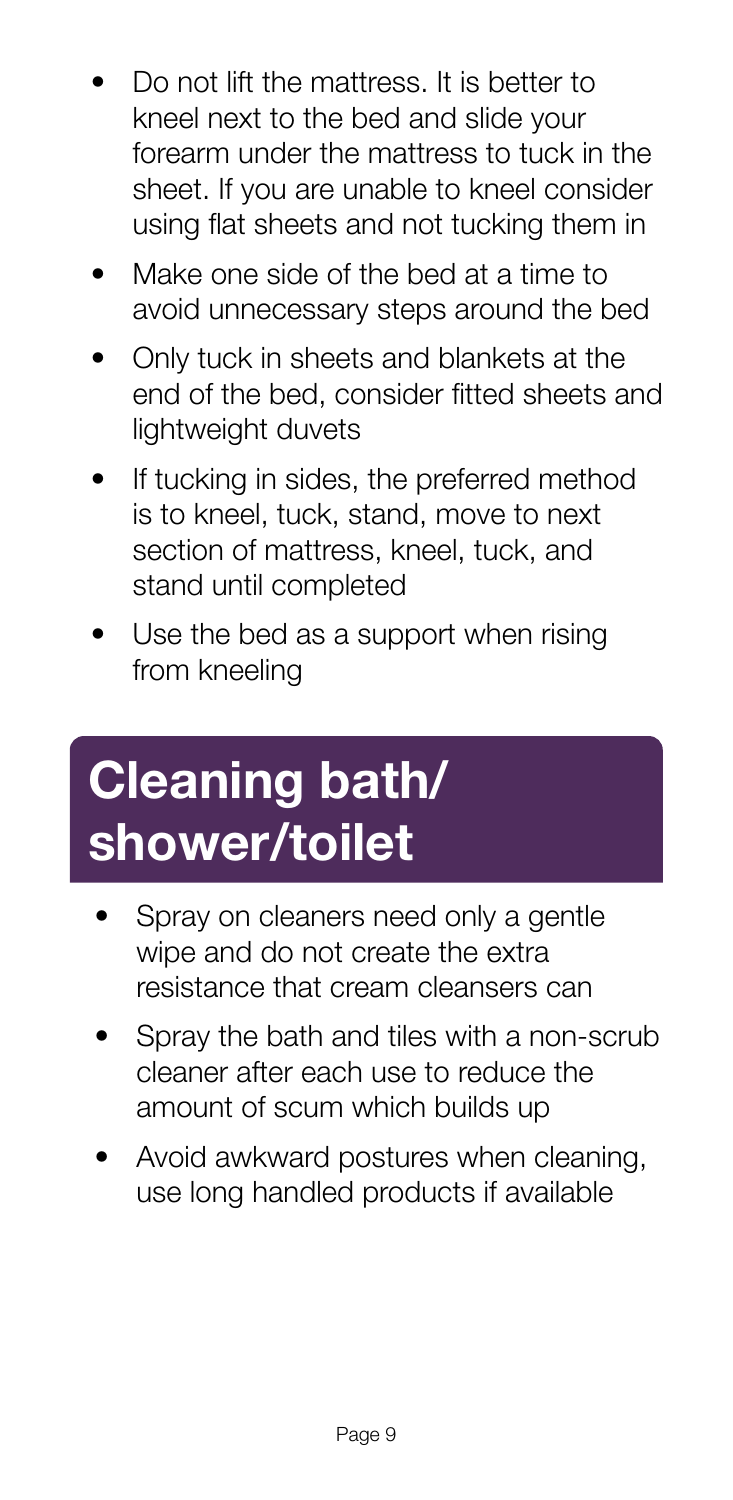# **Clothes washing/ drying**

- A washing basket trolley reduces the need to bend and carry
- Put the washing basket on a table or chair next to the machine if you do not have a trolley
- Wash small loads little and often
- A front-loading machine and dryer can be raised to waist level to reduce the need for bending
- Long-handled tongs can help you remove items from a top loading machine
- A clothes dryer will reduce the need to hang out the washing
- Purchase clothes that are machine washable and require little, if any ironing
- An apron with a pocket in it is a good place to store pegs
- Place the basket on a bench, chair or trolley to load the washing from the machine

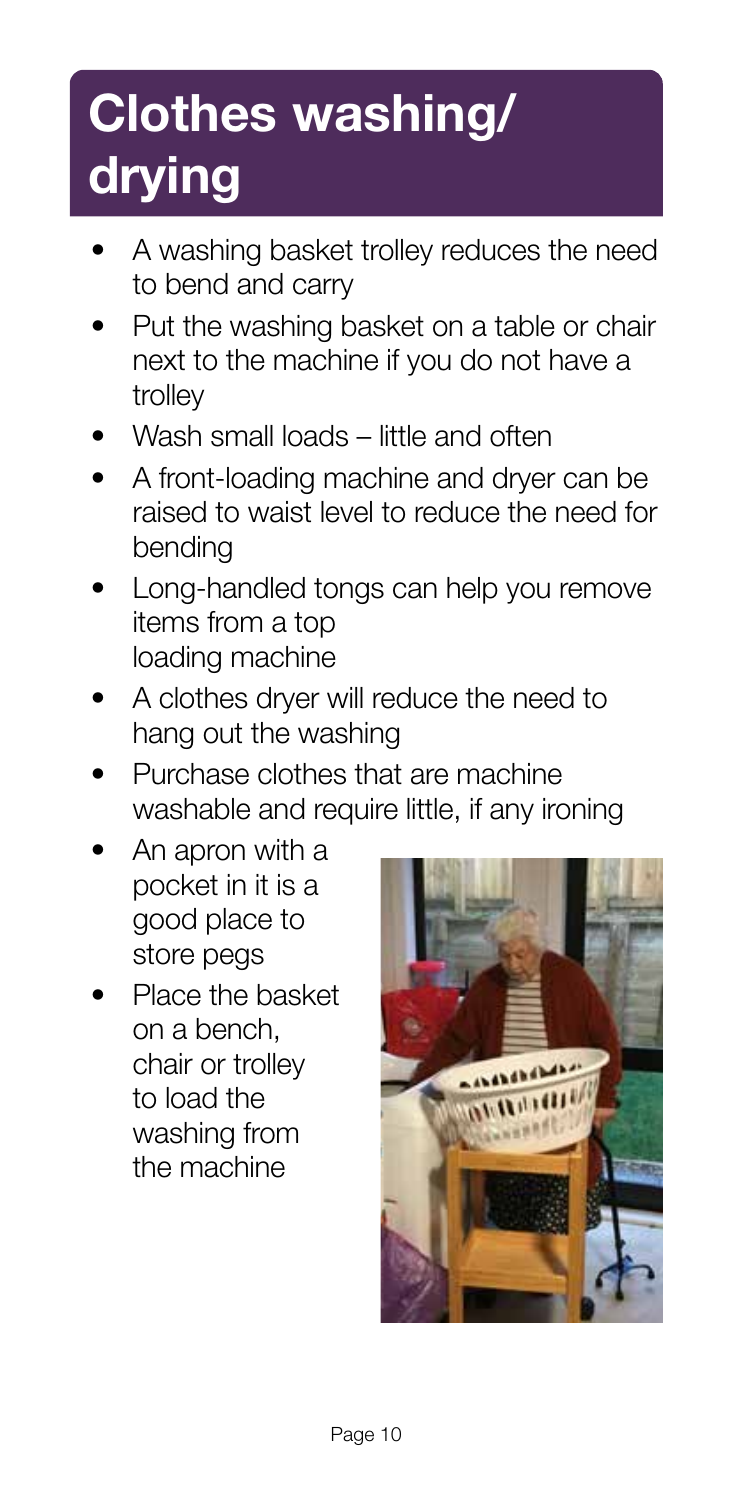- Remove items from the machine one at a time
- Use the gentle cycle for items you would hand wash
- Use a trolley to carry washing to the clothesline
- If a trolley is not possible carry small loads to the clothesline
- Wedge the door open, before moving the basket through the door
- Clothes can be hung on a clothes rack inside to minimise carrying
- Adjust clothesline to suit height if possible
- Clothes can be hung on coat hangers if pegs are difficult to use
- Fold clothes as you remove them from the line to reduce the need for ironing